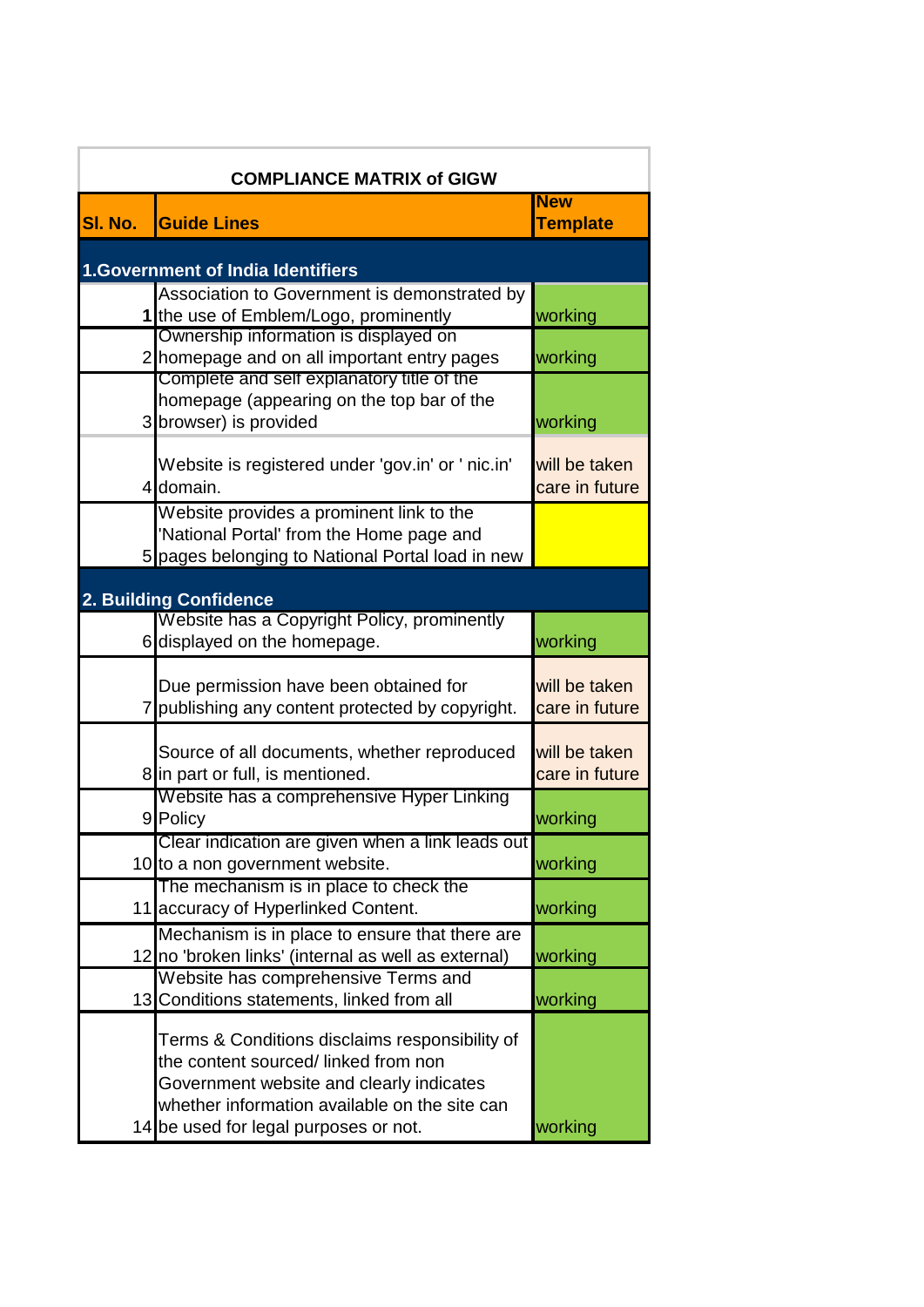|                  | Website has a Privacy Policy linked from all the             |            |
|------------------|--------------------------------------------------------------|------------|
|                  | 15 relevant pages.                                           | working    |
|                  | All electronic commerce transactions are                     | <b>Not</b> |
|                  | 16 handled through secure means.                             | applicable |
|                  |                                                              |            |
|                  |                                                              |            |
|                  | 3. Scope of Content: Primary Content                         |            |
|                  |                                                              |            |
| <b>About us</b>  |                                                              |            |
|                  | All information about the department, useful for             |            |
|                  | 17 the citizen and other stakeholders, is present in working |            |
|                  |                                                              |            |
|                  |                                                              |            |
| <b>Schemes</b>   |                                                              |            |
|                  |                                                              |            |
|                  | 18 The complete title of the Scheme is reflected.            | working    |
|                  |                                                              |            |
|                  | The website provides a complete description of               |            |
|                  | the scheme along with the procedure for                      |            |
|                  | 19 obtaining the associated benefits.                        | working    |
|                  | The validity of the scheme has been                          |            |
|                  | 20 mentioned.                                                | working    |
|                  |                                                              |            |
|                  |                                                              |            |
| <b>Services</b>  |                                                              |            |
|                  | Self explanatory title of the services is                    |            |
|                  | 21 published.                                                | working    |
|                  | The website provides a complete description of               |            |
|                  | the service along with the procedure to apply                |            |
|                  | 22 for/avail the same.                                       | working    |
|                  |                                                              |            |
|                  |                                                              |            |
| <b>Forms</b>     |                                                              |            |
|                  |                                                              |            |
|                  | The website provides the complete title of the               |            |
|                  | 23 form along with the purpose it is used for                | working    |
|                  | Language of the Form (other than English) is                 |            |
|                  | 24 mentioned clearly.                                        | working    |
|                  |                                                              |            |
|                  |                                                              |            |
| <b>Acts</b>      |                                                              |            |
|                  | The complete title of the Act (as written in the             |            |
|                  | 25 official notification) is mentioned.                      | working    |
|                  |                                                              |            |
| <b>Documents</b> |                                                              |            |
|                  | The complete title of the document is                        |            |
|                  | 26 mentioned on the website.                                 | working    |
|                  | The language of the Document (other than                     |            |
|                  |                                                              |            |
|                  | 27 English) is mentioned clearly.                            | working    |
|                  | 28 Validity of the document is mentioned.                    | working    |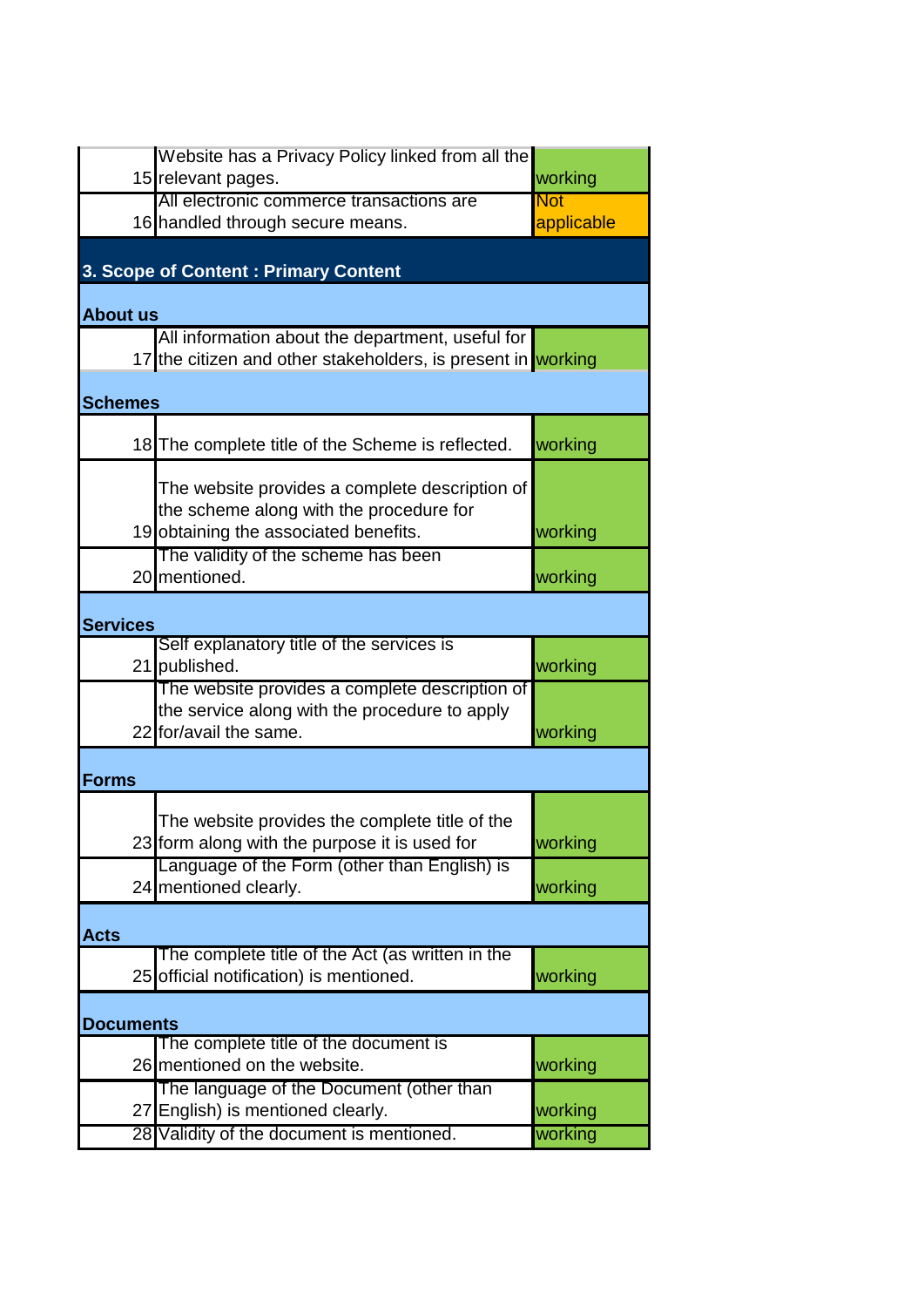|                   | <b>Circulars and Recruitment</b>                    |                |
|-------------------|-----------------------------------------------------|----------------|
|                   | The official title of the Circular /Notification is |                |
|                   | 29 mentioned.                                       | working        |
|                   | Validity of the Circular/ notification is           |                |
|                   | 30 mentioned.                                       | working        |
|                   |                                                     |                |
|                   | <b>Tenders and Recruitment</b>                      |                |
|                   | Mechanism in place to ensure that all Tender /      |                |
|                   | Recruitment Notices issues by the Department        |                |
|                   | 31 are published on the website.                    | working        |
|                   | Website provides a complete description of the      |                |
|                   | Tender / Recruitment notice along with the          |                |
|                   | 32 procedure to apply for the same                  | working        |
|                   | Mechanism is in place to ensure that                |                |
|                   | information on old / irrelevant Tender /            |                |
|                   | Recruitment notices is removed or moved into        |                |
|                   | 33 the archive section                              | working        |
|                   | <b>News and press release</b>                       |                |
|                   | News / Press releases are displayed along with      |                |
|                   | the date and these are organized as per the         |                |
|                   | 34 archival policy of the website                   | working        |
| <b>Contact Us</b> |                                                     |                |
|                   | Website has a 'Contact Us' page, linked from        |                |
|                   | 35 the home page and all relevant places in the     | working        |
|                   | The complete contact details of important           |                |
|                   | functionaries in the Department are given in        |                |
|                   | 36 the 'Contact Us' section                         | working        |
|                   | <b>Presence on the National Portal</b>              |                |
|                   | Mechanism is in place to ensure that all the        |                |
|                   | Citizen Services, Forms, Documents and              |                |
|                   | Schemes are registered with the respective          | will be taken  |
|                   | 37 repositories of the National Portal.             | care in future |
|                   | <b>Scope of Content: Secondary Content</b>          |                |
|                   | Mechanism is in place to ensure that all            |                |
|                   | outdated announcements are removed from             |                |
|                   | 38 the website or moved to archive                  | working        |
|                   | All Discussion Forum on the website are             |                |
|                   | 39 moderated.                                       | working        |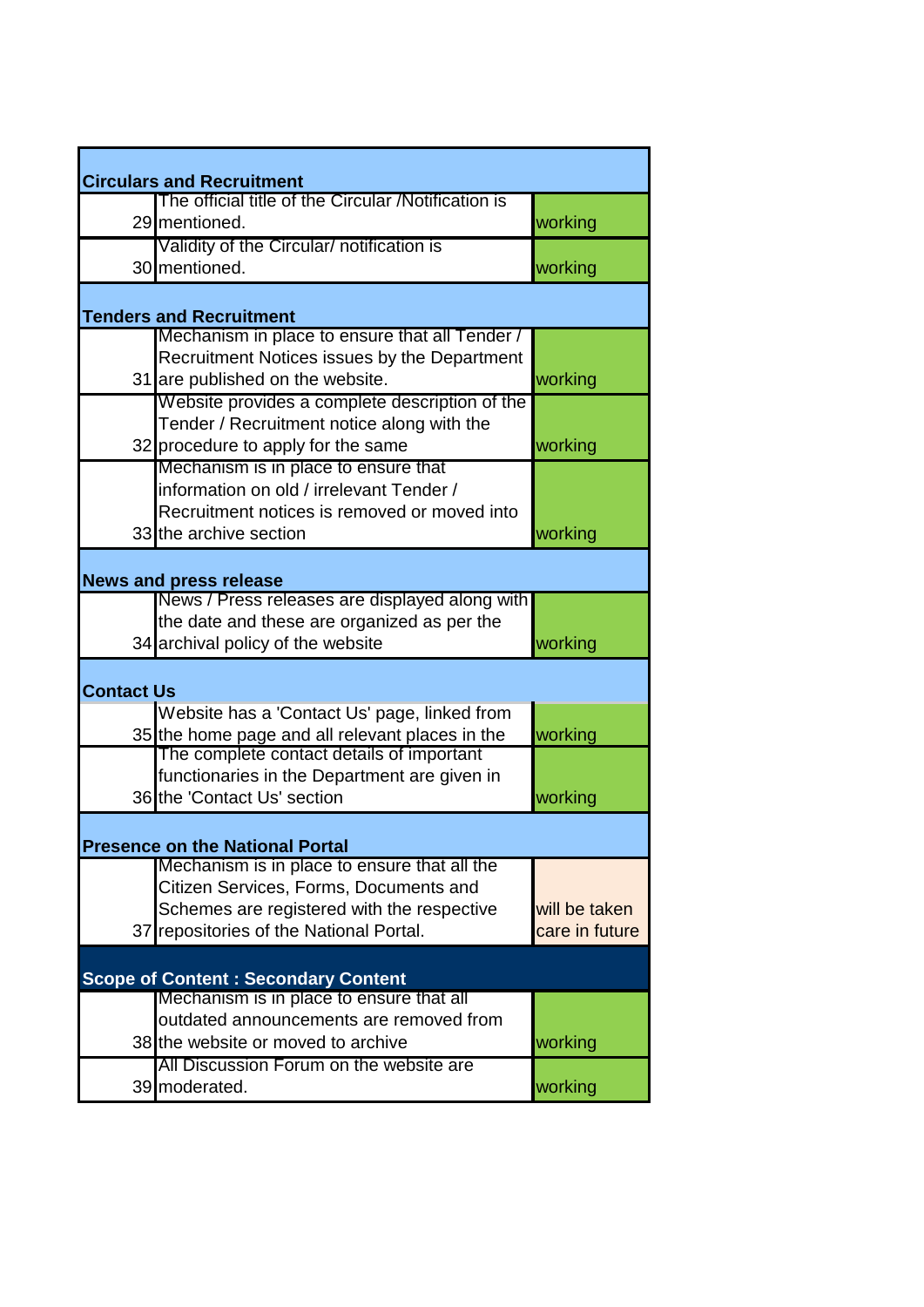| For every related link, the complete URL of the<br>40 Home Page/concerned webpage is provided.                                                                                                              | working                      |
|-------------------------------------------------------------------------------------------------------------------------------------------------------------------------------------------------------------|------------------------------|
| <b>Scope of Content: Tertiary Content</b>                                                                                                                                                                   |                              |
| Feedback is collected through online forms<br>and mechanism is in place to ensure timely<br>41 response to feedback/queries received through feedback link                                                  | <b>Added</b>                 |
| The website has a readily available Help<br>42 section                                                                                                                                                      | working                      |
| Complete information including title,<br>size(playing time for audio/video), format,<br>usage instructions and plug-in to view the file is<br>provided for downloadable material including<br>43 documents. | working                      |
| Mechanism is in place to ensure that all<br>44 downloadable material is free from virus.                                                                                                                    | <b>Not</b><br>applicable for |
| Minimum content as prescribed in the<br>45 guidelines is present on the homepage.                                                                                                                           | working                      |
| Subsequent pages of the website have the<br>46 minimum content as prescribed in the                                                                                                                         | working                      |
| Website is free from offensive / discriminatory<br>47 language.                                                                                                                                             | working                      |
| 4. Quality of Content                                                                                                                                                                                       |                              |
| Content is compiled and packaged with citizen<br>48 orientation.                                                                                                                                            | working                      |
| The Department has a Content Contribution,<br>Moderation and Approval Policy(CMAP) for the<br>49 Websites.                                                                                                  | working                      |
| Home Page and every important entry page of<br>website displays the last updated / reviewed<br>50 date.                                                                                                     | working                      |
| Department has a Content Review Policy(CRP)<br>51 for the website.                                                                                                                                          | working                      |
| All Documents / Reports have a time stamp at<br>52 least on the main page.                                                                                                                                  | working                      |
| The Departments have a clearly laid out<br>53 Content Archival Policy(CAP) for the website.                                                                                                                 | working                      |
| Clear and simple language has been used<br>54 throughout the website.                                                                                                                                       | working                      |
| The language is free from spelling and<br>55 grammatical errors.                                                                                                                                            | working                      |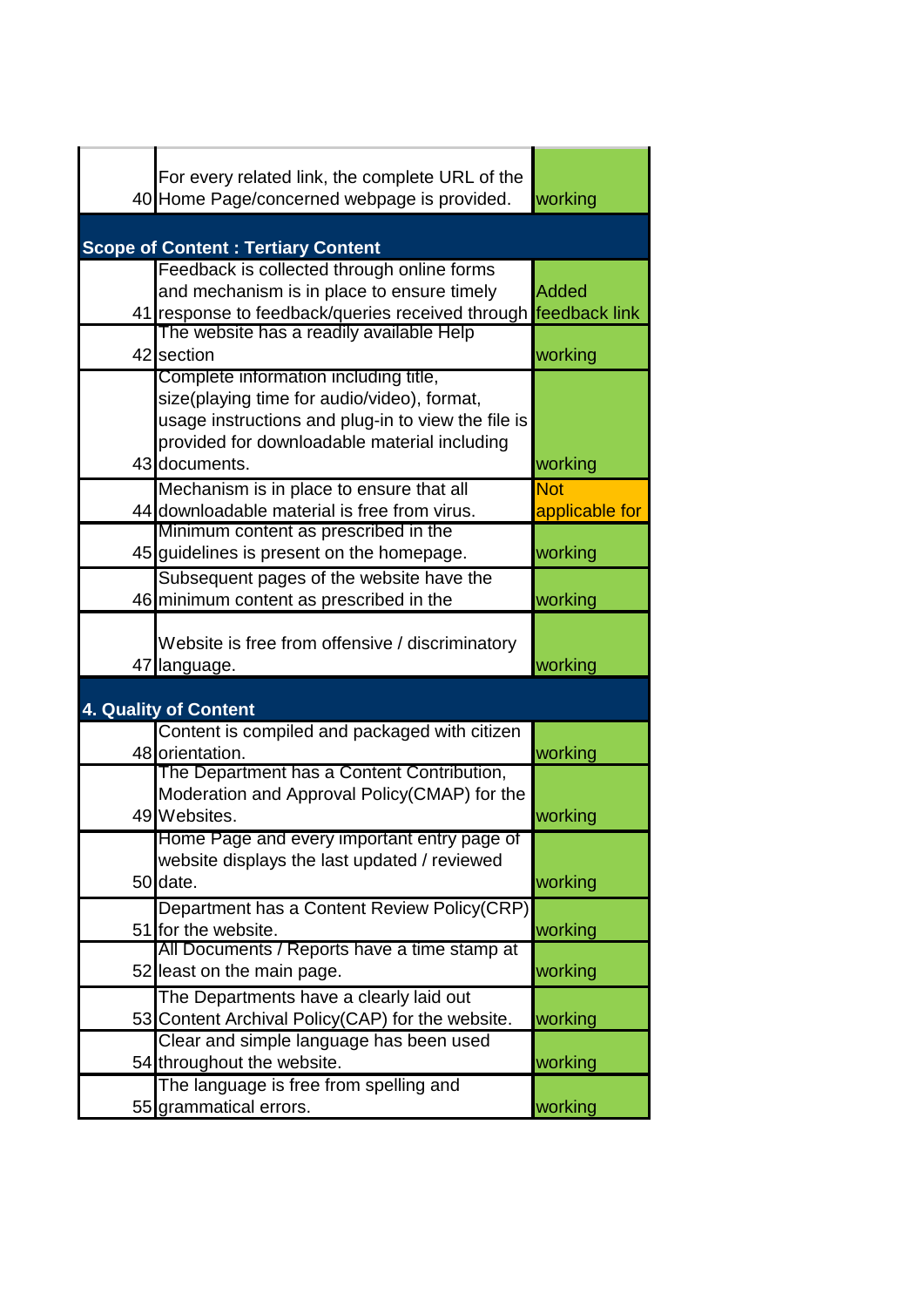|           | Whenever there is a change in the language of                                                 |                |
|-----------|-----------------------------------------------------------------------------------------------|----------------|
|           | 56 a web page it has been clearly indicated.                                                  | working        |
|           | Consistency in nomenclature is maintained                                                     |                |
|           | 57 across the website.                                                                        | working        |
|           | All information, which is of direct importance to                                             |                |
|           | 58 the citizen, is accessible from the Homepage.                                              | working        |
|           | Information structure and relationship is                                                     | will be taken  |
|           | 59 preserved in all presentation styles.                                                      | care in future |
|           | The meaningful reading sequence is preserved                                                  | will be taken  |
|           | 60 in all presentation styles.                                                                | care in future |
|           | Documents / pages in multiple languages are                                                   |                |
|           | 61 updated simultaneously.                                                                    | working        |
| 5. Design |                                                                                               |                |
|           | Visual/textual identity elements highlighting the                                             |                |
|           | Government's ownership of the website are                                                     |                |
|           | 62 prominently placed on the page.                                                            | working        |
|           | A consistent page layout has been maintained                                                  |                |
|           | 63 throughout the website                                                                     | working        |
|           |                                                                                               |                |
|           | National identity symbols like Flag, National                                                 |                |
|           | 64 Emblem etc., are in a proper ratio and colour.<br>Hindi/ regional language fonts have been | working        |
|           | tested on popular browsers for any                                                            | will be taken  |
|           | 65 inconsistency (loss of layout)                                                             | care in future |
|           | Web Pages allow resizing of text without the                                                  |                |
|           | 66 use of assistive technology.                                                               | working        |
|           | Text is readable both in electronic and print                                                 |                |
|           | format and the page prints correctly on an A4                                                 |                |
|           | 67 size paper.                                                                                | working        |
|           | There is adequate contrast between text and                                                   |                |
|           | 68 background colour.                                                                         | working        |
|           | All information is conveyed with colour is also<br>69 available without colour.               | working        |
|           | Alternate text is provided for non text                                                       |                |
|           | 70 elements(e.g. images).                                                                     | working        |
|           |                                                                                               |                |
|           | Websites provide textual description of audio /                                               | to be          |
| 71        | video clips and multimedia presentation.                                                      | implemented    |
|           |                                                                                               |                |
|           | Caption have been provided for all important                                                  | to be          |
|           | 72 audio content.                                                                             | implemented    |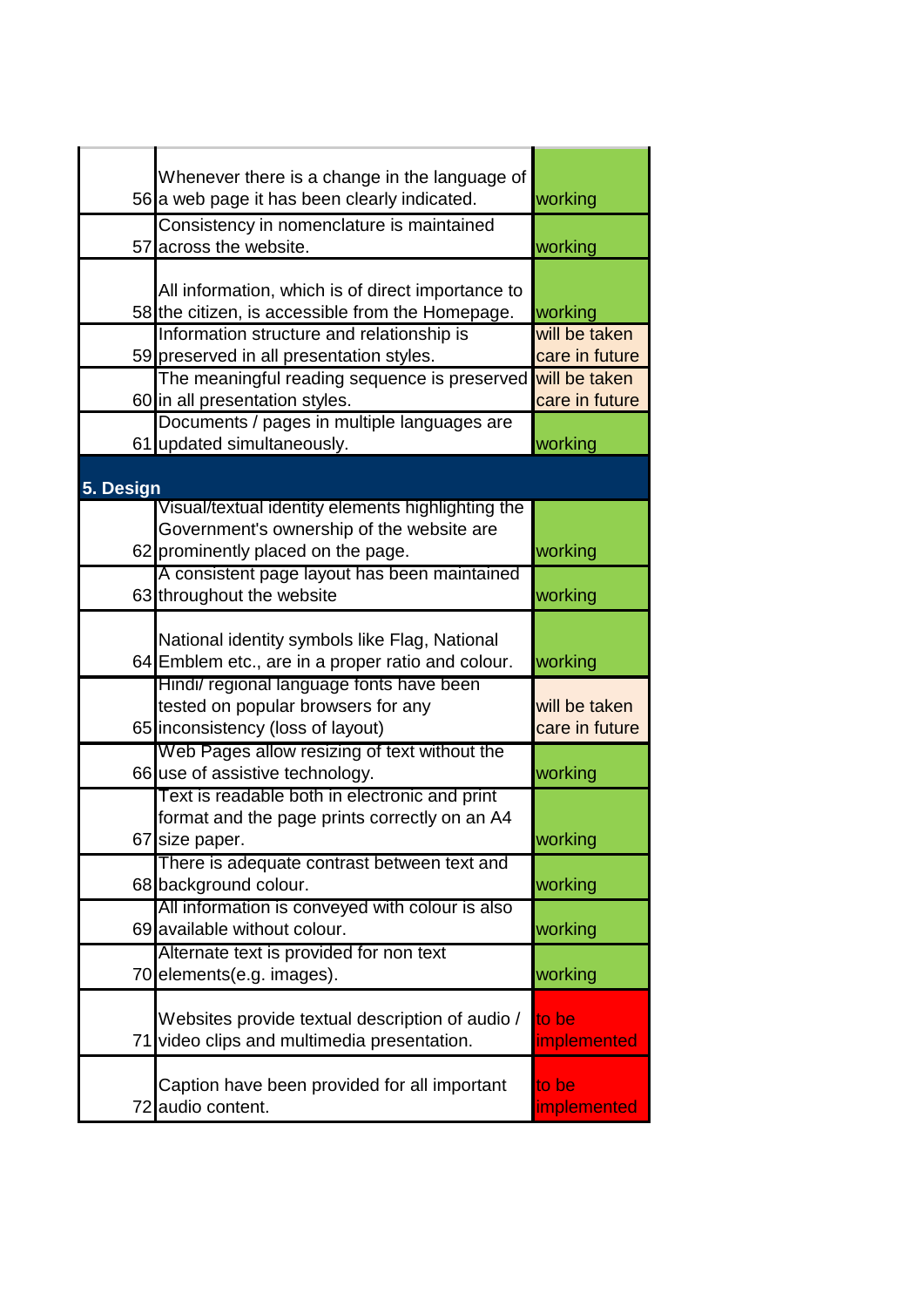|                       | Web pages do not contain any content that<br>73 flashes for more than three times in a second.                             |                                 |
|-----------------------|----------------------------------------------------------------------------------------------------------------------------|---------------------------------|
|                       |                                                                                                                            | working                         |
|                       | There is a mechanism to control scrolling,<br>74 blinking content.                                                         | working                         |
|                       | There is a mechanism to control (stop,<br>75 pause) audio that starts automatically.                                       | to be<br>implemented            |
|                       | All pages on the website have a link to the<br>76 home page.                                                               | working                         |
|                       | The positioning and terminology used for<br>navigation items and navigation scheme is<br>77 consistent across the website. | working                         |
|                       | There are no links to 'under construction'<br>78 pages.                                                                    | working                         |
|                       | Each page is a stand alone entity in terms of<br>79 ownership, navigation and context of content.                          | working                         |
|                       | Web pages allow the user to bypass repeated<br>80 blocks of content.                                                       |                                 |
|                       | Website has either a "search" box or a link to a<br>81 "search" page from every page of the website.                       | working                         |
|                       | Website has an up to date Site Map that is<br>82 linked to the Home Page as well as to all                                 | will be taken<br>care in future |
|                       | If the site uses frames, each frame is properly<br>83 titled.                                                              | not applicable                  |
|                       |                                                                                                                            |                                 |
| <b>6. Development</b> |                                                                                                                            |                                 |
|                       | Website uses Cascading Style sheets to                                                                                     |                                 |
|                       | 84 control layouts/styles                                                                                                  | working                         |
|                       | Website is readable even when sheets are<br>85 switched off or not loaded.                                                 | working                         |
|                       | Web pages are usable even when scripts,<br>86 applets etc are turned off.                                                  | working                         |
|                       | Documents are provided either in HTML or<br>87 other accessible formats. Instruction /                                     | <b>Not available</b>            |
|                       | In content implemented using mark up<br>languages, the elements have been use<br>88 according to specification.            | working                         |
|                       | Labels have been provided when content<br>89 requires input from the users.                                                | working                         |
|                       | Time limit for time dependent web functions<br>can be adjusted by the user (also refer<br>90 exceptions).                  | not applicable                  |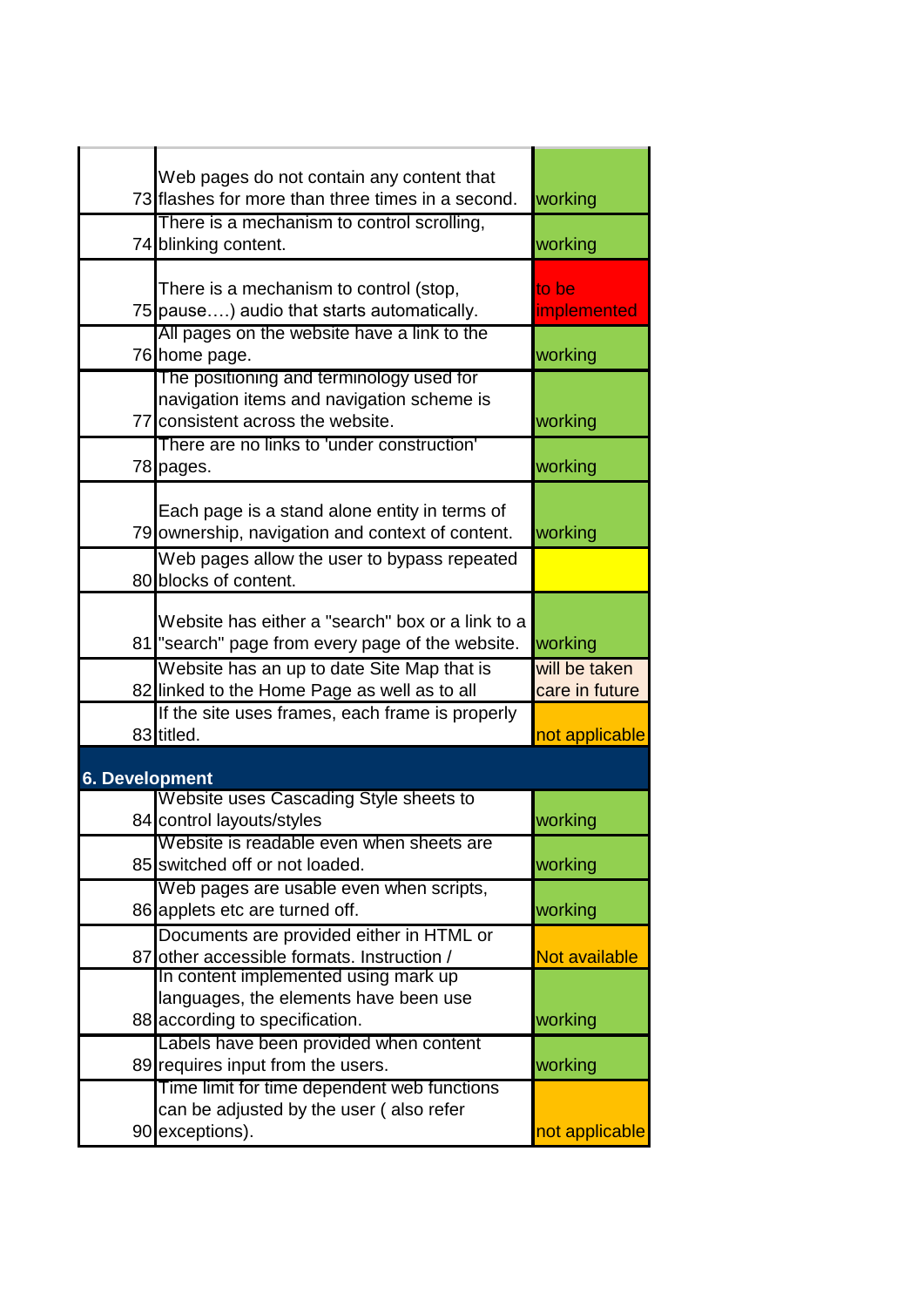| Instructions for operating/ understanding<br>content do not rely solely on characteristics like will be taken |                    |
|---------------------------------------------------------------------------------------------------------------|--------------------|
| 91 shape, size, location etc.                                                                                 | care in future     |
|                                                                                                               |                    |
| 92 All input errors are flashed in text.                                                                      | working/na         |
| Functionality of content is operable through                                                                  | partially          |
| 93 keyboard.                                                                                                  | working            |
| Focus is not trapped in any component while                                                                   |                    |
| 94 navigating through keyboard only.<br>95 Purpose of each link is clear to the user.                         | working<br>Working |
| When any component receives focus it does                                                                     |                    |
| 96 not initiate change in context.                                                                            | working            |
| Changing the setting of a component does not                                                                  |                    |
| change the context unless the user has been                                                                   |                    |
| 97 informed of the same.                                                                                      | working            |
| Metadata for pages like title, keywords,                                                                      |                    |
| description and language is appropriately                                                                     |                    |
| 98 included.                                                                                                  | working            |
| Data tables have been provided with necessary                                                                 |                    |
| 99 tags / mark up.<br>All components receives focus in an order that                                          | working            |
| 100 preserves the meaning / operation.                                                                        | working            |
| Role of all interface components can be                                                                       |                    |
| 101 programmatically determined.                                                                              | working            |
| The websites have been tested on multiple                                                                     | will be taken      |
| 102 browsers.                                                                                                 | care in future     |
| Websites has cleared Security Audit by                                                                        | will be taken      |
| 103 certificate agency and has a Security Policy.                                                             | care in future     |
|                                                                                                               |                    |
| 7. Website Hosting                                                                                            |                    |
| Websites are accessible to the intended                                                                       |                    |
| audience in an efficient and secure manner on                                                                 | will be taken      |
| 104 24 x 7 basis.                                                                                             | care in future     |
| The hosting Service Provider possesses state-<br>of-the art multi-tier security infrastructure as             |                    |
| well as devices such as firewall and intrusion                                                                | will be taken      |
| 105 prevention system.                                                                                        | care in future     |
|                                                                                                               |                    |
| The hosting Service Provider has redundant                                                                    | will be taken      |
| 106 server infrastructure for high availability.                                                              | care in future     |
| The hosting service provided performs regular                                                                 | will be taken      |
| 107 backup of the web site.                                                                                   | care in future     |
| The Hosting Service Provided has a Disaster                                                                   | will be taken      |